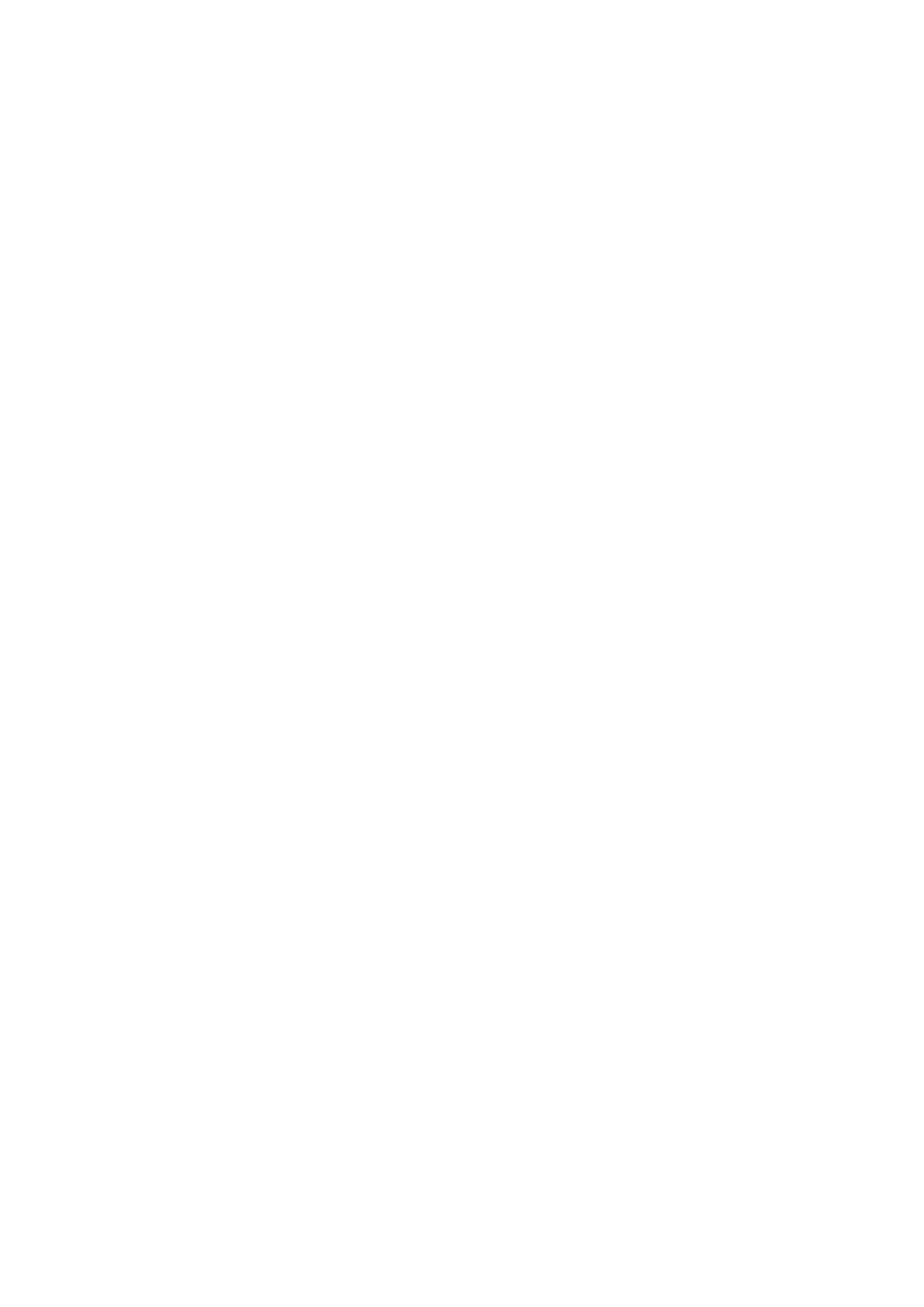## Problem 1 (14 Points)

Between 1994 and 1999, the state of Bavaria implemented the Future of Bavaria Offensive. You want to estimate the effect of the policy on R&D (research and development) expenditure of firms located in Bavaria. You have data for the years 1993 and 2000 on firms located in Bavaria and firms located in Hesse. Your data set contains the following variables:

| $rdeg p_{it}$ | R&D expenditure of firm i in year $t$                                                                  |
|---------------|--------------------------------------------------------------------------------------------------------|
|               | <i>Bavaria<sub>it</sub></i> = 1 if firm <i>i</i> in year <i>t</i> is located in Bavaria; = 0 otherwise |
| $after_{it}$  | $=1$ if year is 2000; $=0$ otherwise                                                                   |

- 1.1 Write down a regression model to estimate the causal effect of the policy on R&D expenditure with a Difference-in-Differences (DiD) estimation. (2 points)
- 1.2 Define the effect using conditional expectations. (3 points)
- 1.3 State and verbally explain the central assumption that has to hold to identify the causal effect of the policy using the DiD method. Give two examples in which the assumption would be violated. (5 points)
- 1.4 Briefly state (without abbreviation) what kind of treatment effect is identified by a consistent DiD estimation. (1 point)
- 1.5 Verbally define the stable unit treatment value assumption (SUTVA). Briefly explain one reason why this assumption might not hold in this specific case. (3 points)

#### Problem 2 (16 Points)

You estimate the effect of GDP per capita on gun-related deaths using a simple linear regression model and using country-level panel data.

- 2.1 State the assumption which has to be fulfilled for the consistency of the OLS estimator. Give a specific example in which this assumption is violated in the problem under study. (2 points)
- 2.2 Verbally explain the within-estimator for this specific case. (3 points)
- 2.3 Briefly explain an alternative estimator which yields the same point estimates as the within-estimator. What is the name of this estimator? (2 points)
- 2.4 Explain what kind of problem (of OLS) is solved by the within-estimator in this specific example. (2 points)
- 2.5 Assume that the within-estimator is consistent in this example. Under which additional assumption is the random effects-estimator consistent as well? (2 points)
- 2.6 You want to perform a Hausman test of the consistency of the random effects estimator. What is the the number of degrees of freedom of the test statistic in this case? (2 points)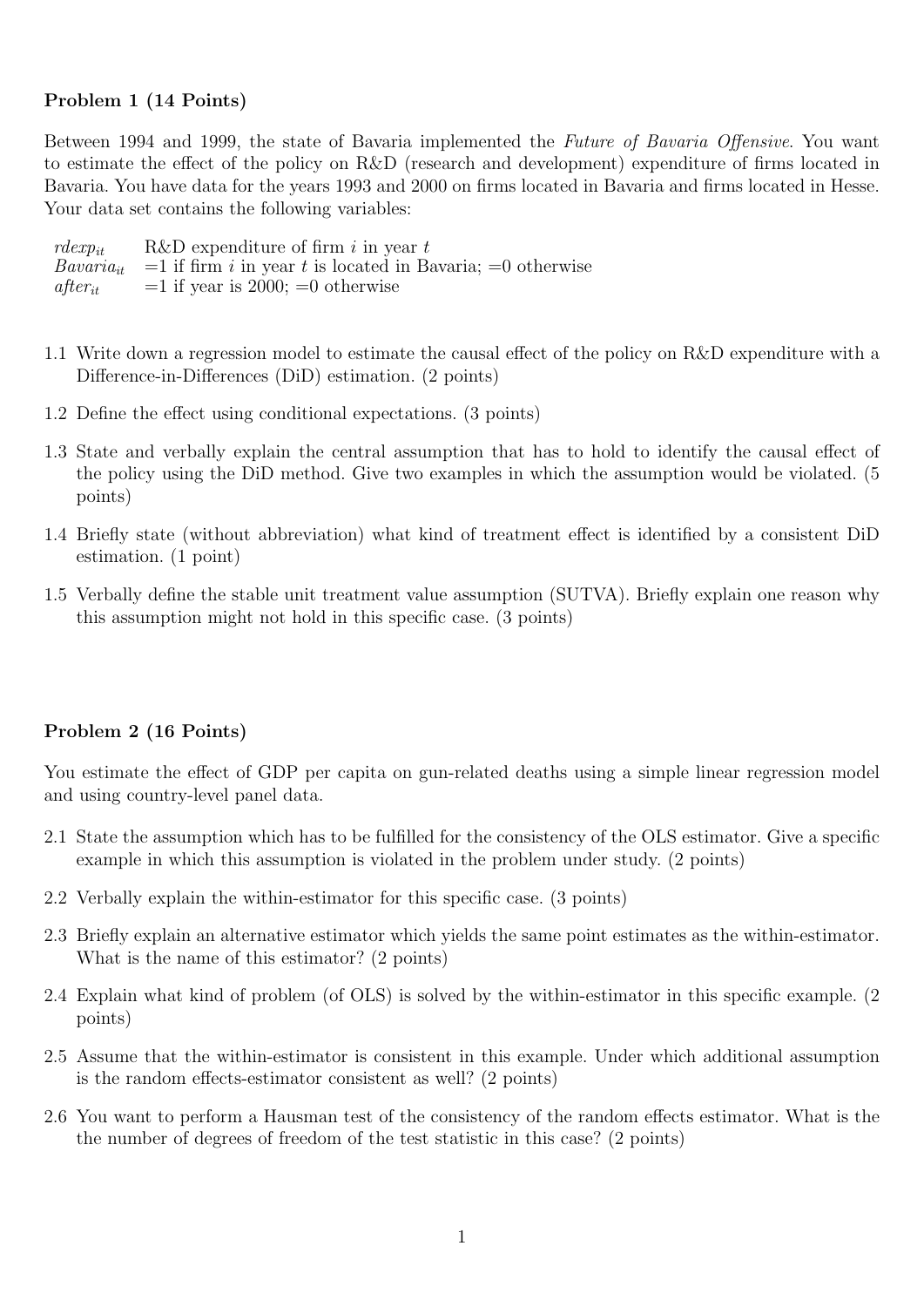2.7 You regress gun-related deaths per 100,000 inhabitants (gundeaths) on GDP per capita, measured in 1,000 Dollars (*gdpcapita*). Applying the within-estimator to a panel of countries, you obtain the following result:

| gundeaths                  | Coef. Std. Err. | t.      | [95% Conf. Interval] |  |
|----------------------------|-----------------|---------|----------------------|--|
| gdpcapita   -.1.2732 .3685 |                 | $-3.46$ | $-1.9955 - .5509$    |  |

Interpret the coefficient for *gdpcapita* in terms of magnitude. Briefly explain if the estimated coefficient is statistically significant at the 5%-level. (2 points)

2.8 Suppose that in the estimation of 2.7 you additionally include a dummy variable for the USA, which is one of the countries included in your panel data. How does this affect the estimated coefficient of gdpcapita? Briefly explain. (1 point)

## Problem 3 (16 Points)

Using a sample of primary school students (grade 1-4), you estimate the effect of class size  $(w)$  on students' math performance  $(y)$  measured in points  $(0-100)$  using a simple linear regression model.

- 3.1 Using a specific example, explain why class size could be an endogenous variable. What would be the nature of the potential bias in an OLS estimation? Briefly explain your answer (you might use a graphical illustration). (3 points)
- 3.2 Consider the grade-specific average class size  $(z_1)$  and the grade-specific number of teachers  $(z_2)$  as potential instruments for class size  $(w)$ .
	- 3.2.1 Name and briefly explain two conditions that  $z_1$  and  $z_2$  have to fulfill to be valid instruments. How can you test each of them? (4 points)
	- 3.2.2 You reject  $z_2$  as a valid instrument and proceed with  $z_1$ . Describe verbally the steps of a twostage-least-squares estimation using  $z_1$  as an instrument for class size. (4 points)
	- 3.2.3 Next, you perform an *indirect-least-squares* estimation using  $z_1$  as an instrument for w. The Stata output yields a first-stage effect of 0.8 and a reduced-form effect of -0.1. Provide a formal notation for the two estimated equations. Define formally the ISL estimator, calculate its value, and interpret its magnitude. (5 points)